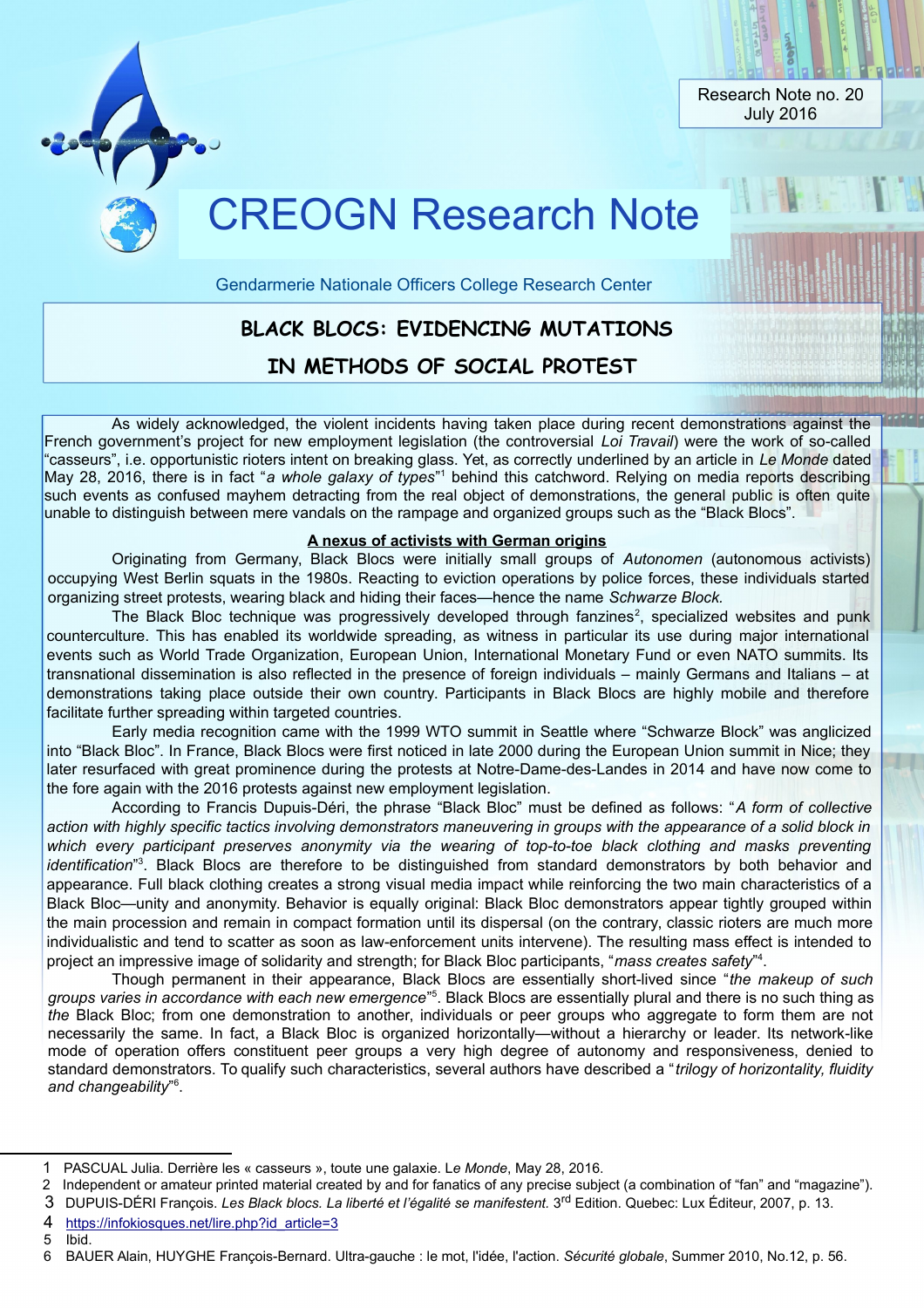A number of observers also draw a parallel with the traditional figure of the urban guerrilla understood as "*an armed individual using non-conventional methods to fight against a military dictatorship or any other form of oppression. His struggle is political and his only targets for attack are the government, major capitalists and the agents of imperialism*."[7](#page-1-0) . Indeed, members of a Black Bloc reject everything connected with globalization, capitalism, the consumer society and authority at large. They claim to be acting in reaction against two forms of violence: economic violence and state violence—in particular from law-enforcement agencies. For them, "*repression against the Black Blocs is blind repression against the consequences of social inequalities—deliberately blind to their causes. Ultimately, repression is used to defend such inequalities and the system that creates them.*" [8](#page-1-1)

Black Blocs therefore tend to attack a variety of targets but never random ones: administrative buildings used by the state, corporate offices, advertising billboards, etc. These targets are mainly material assets since "non-violence does not mean the absence of forceful action but rather its limitation to acts against property, excluding human beings"<sup>[9](#page-1-2)</sup>. Though less directly, law-enforcement officers are nonetheless targeted.

#### **Unusual tactics based on group solidarity**

Black Blocs do not rely on significant resources and mostly use homemade weapons or fairly common objects. Three types must be distinguished: objects used to protect anonymity, objects used for attacks and objects for defense.

In order to hide their personal identity, participants all wear full black and conceal their faces with black scarves, hoods, caps or balaclavas. Participants are also careful to bring along spare clothes (of a different color) in order to blend with the rest of the crowd once their action is over. The objective is to quarantee anonymity both within the Black bloc itself and later outside.

For violent attacks, Black Blocs bring their own tools (hammers, pickaxes, glass-breakers, chisels, etc.) to get hold of anything found in their way: street furniture, shopping carts, paving stones, asphalt blocks, etc. Weapons are also homemade, e.g. paint bombs or missiles, incendiary devices or even protest placards reinforced with screws and nails pointing towards police lines. Whenever possible, Black Blocs pick up teargas grenades thrown at them in order to throw them back at police forces.

 Individual defensive objects include previously mentioned scarves, hoods or balaclavas, together with gas masks, ski masks or diving goggles protecting their wearers from teargas or toxic fumes—not to mention leather gloves to avoid burns from picked up grenades. A number of Black Bloc participants wear robust homemade protections to cover their arms and legs against possible injuries. Collective defense is ensured by reinforced banners with wooden plates or even handles to plant them on shopping carts and create a rolling barrier protecting their front line against truncheon whacks and maintaining cohesion in the event of a charge. Such devices also render individual arrests near impossible.

In terms of tactics, Black Bloc techniques depend on the objective (attack or defense) and on the target (lawenforcement forces or property). Once the Black Bloc is formed, participants immediately use the so-called "cuckoo method": like this famous bird laying its eggs in other birds' nests uninvited, they split, infiltrate the march and suddenly regroup in its midst without organizers being given any advance warning. Their unexpected appearance often creates alarm and confusion, which they use to leave the main crowd by moving to its front or pushing through its flanks in order to reach their targets.

During subsequent attacks, another type of tactics specific to Black Blocs is the "swarming" method, consisting in splitting the bloc into smaller groups (creating multiple incidents to overwhelm the capacity of security officers to maintain order) before gathering again as a single, solid bloc. This repetitive de-grouping/re-grouping routine is similar to the behavior of a fish shoal: an aggregate of individuals belonging to the same species but answering no hierarchy. Such tactics allow Black Blocs to be both mobile for attack and compact for defense. This also creates a serious challenge for law-enforcement units—always more accustomed to traditional rioters who disperse after an attack and are therefore much easier to arrest once alone or in small numbers.

In general terms, offensive Black Bloc tactics consist in damaging specific types of street furniture, defacing advertising or spray-painting graffiti to convey political messages. More recurrent tags express their hatred of the state (*We won't take power—we'll smash it!; Kein Staat ist mein Staat = no state is my state*), police forces (*Everybody hates the police; ACAB = all cops are bastards*) or capitalism (*At your command, boss! Death to multinational corporations! There won't be enough money for all as long as money exists)*[10](#page-1-3) . As observers often underline: *"The primary aim of a*

<span id="page-1-0"></span><sup>7</sup> http://www.terrorisme.net/2002/10/25/document-manuel-du-guerillero-urbain-marighella/

<span id="page-1-1"></span><sup>8</sup> https://infokiosques.net/lire.php?id article=53

<span id="page-1-2"></span><sup>9</sup> DENÉCÉ Éric, ABOU ASSI Jamil. *ÉCOTERRORISME Altermondialisme, écologie, animalisme De la contestation à la violence*. Paris: Éditions Tallandier, 2016, p. 153.

<span id="page-1-3"></span><sup>10</sup> https://www.youtube.com/watch?v=5kheUyX3jU8 ; http://larueourien.tumblr.com/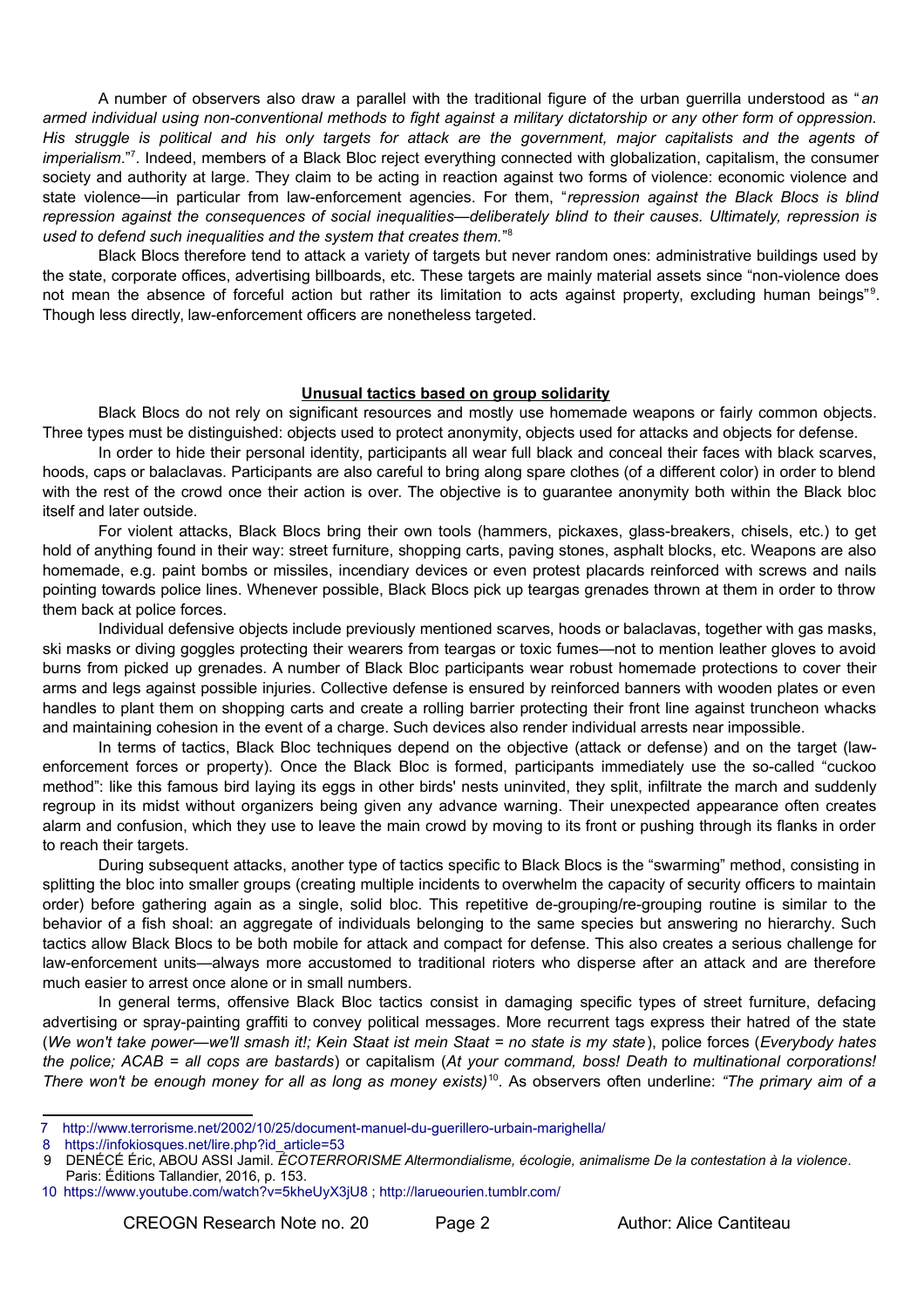*Black Bloc is to signal the presence within the demonstration of a radical criticism of the political and economic system"* [11](#page-2-0).Media organizations and politicians seldom mention such protest messages, preferring to concentrate on the damage to property. Black Blocs therefore remain largely unknown to the general public

When attacking law-enforcement units, Black Blocs tend to use less direct methods, operating "*mostly from a* distance, hurling airborne missiles<sup>"[12](#page-2-1)</sup>. Such missiles include almost anything (paving stones, empty bottles, gravel, etc.)-always aimed at police lines to create a paralyzing shower of heavy objects. Participants also try to blur or narrow the line of vision available to law-enforcers, either by using paint bombs to smear police helmets and shields (thereby forcing temporarily blind men to withdraw) or by throwing back teargas grenades. Resulting confusion often allows Black Bloc members to move elsewhere – unnoticed - to go on with their rampage or tagging activities. This obviously requires coordination: though all members may not be personally known to one another, all share the same tactics.

Such solidarity is also demonstrated in their behavior towards other demonstrators. When a Black Bloc takes the front of a march or issues from its flanks, standard demonstrators somehow find themselves protected as the Black Bloc stands between them and law-enforcement units. Equally, when law-enforcers intervene, Black Bloc members often strive to set free demonstrators under arrest or cover their flight—whether or not such individuals belong to the Black Bloc itself. The same indifference to "membership" is shown when cornering tactics are used by police forces against any group of demonstrators: Black Bloc participants will try to break through the net and surround police forces themselves<sup>[13](#page-2-2)</sup>. The same will to thwart police tactics is obvious when Black Blocs try to prevent division of a main march - intended to isolate groups of demonstrators - by massively crowding onto sidewalks and other side spaces.

Other entities offer help to standard demonstrators as well as Black Bloc members, namely Street Medics and Defcol. Self-styled Street Medics<sup>[14](#page-2-3)</sup> initially appeared in the United States during the 1960s, identifiable through their redcross helmets, armbands and rucksacks. Not demonstrating themselves, their presence was - and still is - intended to bring medical help as close as possible to the marches. Defcol is a French acronym for "Défense Collective" (collective defense); it is used by an association of lawyers created in March 2016 who volunteer to assist individuals arrested or prosecuted as a result of taking part in a demonstration. The names and phone numbers of these attorneys are wellknown, circulate during demonstrations and are even shouted to people being arrested.

In spite of their very different tactics, Black Bloc members benefit from the support of the aforementioned two organizations—just like any other demonstrators. Their violent side seems to be taken as a "minor feature". However, the very existence of those two entities seems to call into question the efficiency or adequacy of similar state services (emergency services or even fire brigades); such services are deemed unadapted for interventions during demonstrations. Furthermore, these activities entail the specialization of segments within marches, i.e. demanding special treatment from law-enforcement agencies. Interventions to help injured demonstrators may thus result in two problems: possible competition between Street Medics and "normal" A&E doctors and, secondly, possible hindrance to lawenforcement officers trying to assess the seriousness of the incident or to facilitate access for emergency services. In such critical circumstances, communications between demonstrators and law-enforcers may prove problematical.

#### **New forms of protest: a challenge to law-enforcement agencies**

Confronted with the rise of Black Blocs, law-enforcers must adapt their response. This requires adherence to the following two basic principles of law and order maintenance: gradual response and proportionality. Indeed, law-enforcers must not remain unaware of "*their own causal and amplifying effect with regard to public disturbances*" [15](#page-2-4). For Black Blocs, "the over-presence of police forces acts as a provocation"<sup>[16](#page-2-5)</sup>--a view partly confirmed by General Devis Favier, Director General of the Gendarmerie Nationale: "*If [our forces] appear too heavily equipped, they will send warlike signals in* contradiction with the intended objective"<sup>[17](#page-2-6)</sup>. Conversely, if presence on the ground appears too light, delinquent behavior may be encouraged as repression would appear potentially unlikely. One must therefore be careful not to indulge the "*process of re-militarization of law and order maintenance*" [18](#page-2-7) which has recently developed through the use of non-lethal weapons such as Flash-Ball® guns and sting-ball grenades.

Since Black Blocs use different and more violent tactics than standard demonstrators, response from law-

<span id="page-2-0"></span><sup>11</sup> DUPUIS-DÉRI François. *Op. cit.* p.13.

<span id="page-2-1"></span><sup>12</sup> FILION Normand. "*Il n'y a pas de raisons pour que cela s'améliore . Les nouveaux rassemblements de personnes : enjeux et perspectives* (Étude EPMES n°2007/061). Centre d'étude et de recherche Travail Organisation Pouvoir Université de Toulouse – Le Mirail, 2009. p. 107.

<span id="page-2-2"></span><sup>13</sup> http://lavigue.blogspot.fr/2016/05/considerations-de-strategie-et-de.html

<span id="page-2-3"></span><sup>14</sup> http://www.lesinrocks.com/2016/05/17/actualite/street-medics-medicins-manifs-11827880/

For a history of Street Medics, cf. https://atlantaresistancemedics.wordpress.com/the-library/history/

<span id="page-2-4"></span><sup>15</sup> FILION Normand. *Op. cit.* p. 150.

<span id="page-2-6"></span><span id="page-2-5"></span><sup>16</sup> PASCUAL Julia. Derrière les « casseurs », toute une galaxie. *Le Monde*, 28 mai 2016.

<span id="page-2-7"></span><sup>17</sup> Report no. 2794 from the Commission of Inquiry of the French National Assembly, available at: http://www.assembleenationale.fr/14/rap-enq/r2794.asp 18 https://www.cairn.info/revue-archives-de-politique-criminelle-2010-1-p-165.htm